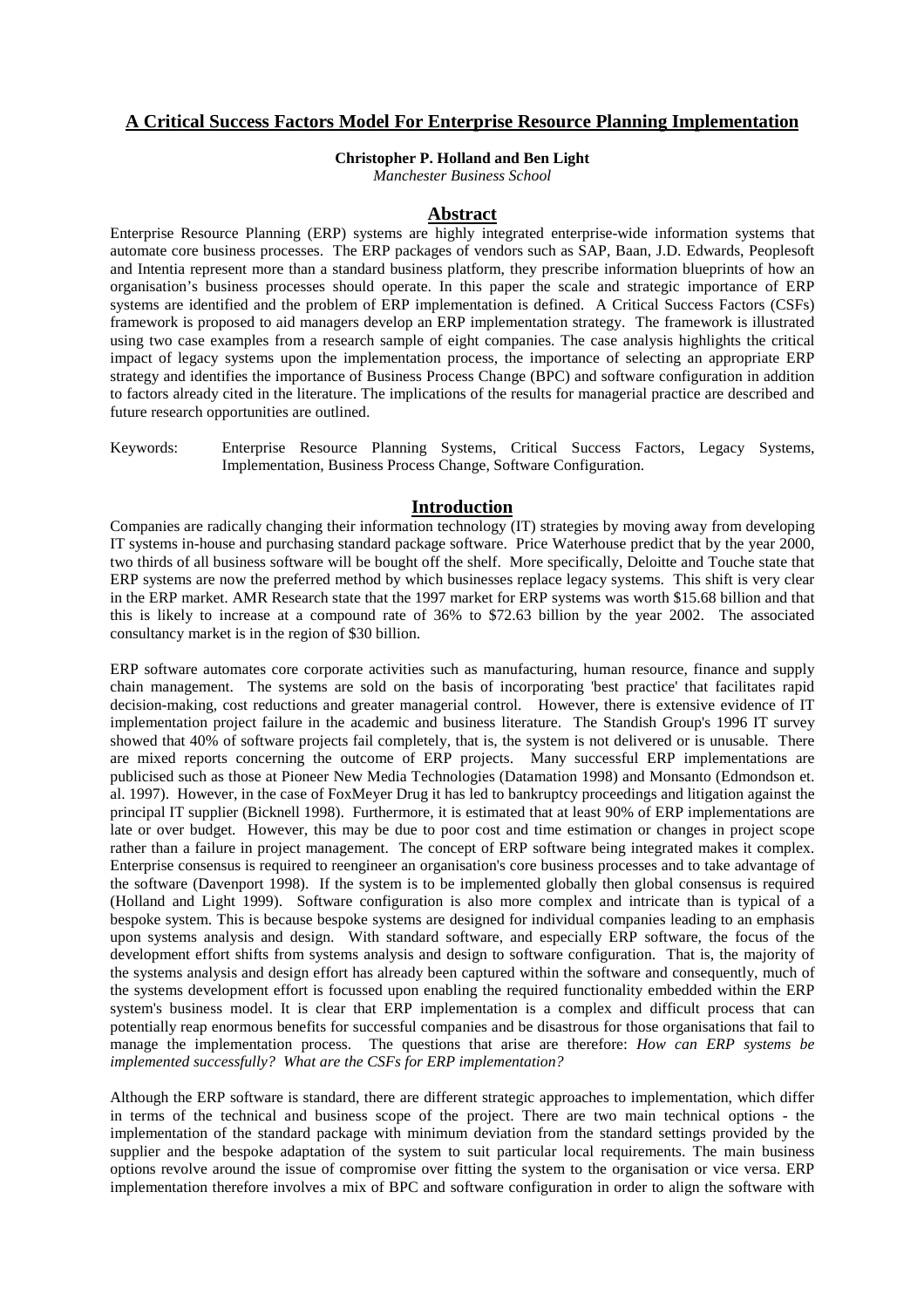the business processes. From a management perspective, the nature of the ERP implementation problem includes strategic, organisation and technical dimensions. In this paper we apply the concept of CSFs, those factors that need to be considered and managed to ensure the success of a project, to explain differences in project outcomes. CSF models have been applied to both general project management problems (Slevin and Pinto 1987), manufacturing system implementation (Lockett et al 1991) and the area of reengineering (Bashein et al 1994). The approach is particularly suitable for the analysis of ERP projects because it provides a framework for including the influence of tactical factors such as technical software configuration and project management variables together with broader strategic influences such as the overall implementation strategy. The contribution of the paper is twofold. It provides a framework for practising managers to aid their decision making and guide them in the development of an implementation strategy, and it identifies the role and influence of individual factors on each other and on the project outcome.

# **Critical Success Factors For ERP Implementation**

Based on the review of literature (Grover et. al. 1998, Kotter 1995, Benjamin and Levinson 1993, Hall et. al. 1993, Slevin and Pinto 1987) and the experiences of the organisations in the study, a CSF research framework is presented in figure 1. The structure of the model is based on grouping the CSFs into strategic and tactical factors. Each group of factors is discussed in turn with an emphasis on the factors that are specific to ERP projects.



**Figure 1. A Critical Success Factors Model for ERP System Implementation**

# **Strategic Factors**

The strategic factors business vision, top management support and project schedules/plans are based on Slevin and Pinto (1987). In addition, we have identified the importance of ERP strategy, and the role of legacy systems which is similar to what Roberts and Barrar (1992) refer to as 'antecedents'. A brief definition of Slevin and Pinto's factors are given before describing the role of legacy systems and ERP strategy in more detail. Business vision is the clarity of the business model behind the implementation of the project. Is there a clear model of how the organisation should work? Are there goals / benefits that can be identified and tracked? Top management support is the level of commitment by the senior management in the organisation to the project in terms of their own involvement and the willingness to allocate valuable organisational resources. Project schedule/plans is the formal definition of the project in terms of milestones, critical paths and a clear view of the boundary of the project.

## **Legacy Systems**

Legacy systems are the business and IT systems that encapsulate the existing business processes, organisation structure, culture and information technology (Adolph 1996, Bennett 1994, Roberts and Barrar 1992). It determines the amount of IT and organisational change that is required to successfully implement an ERP system. Business and IT legacy are not separate problems since many components of a business (e.g. work flow and processes) are bound up in the design and operation of the existing IT systems.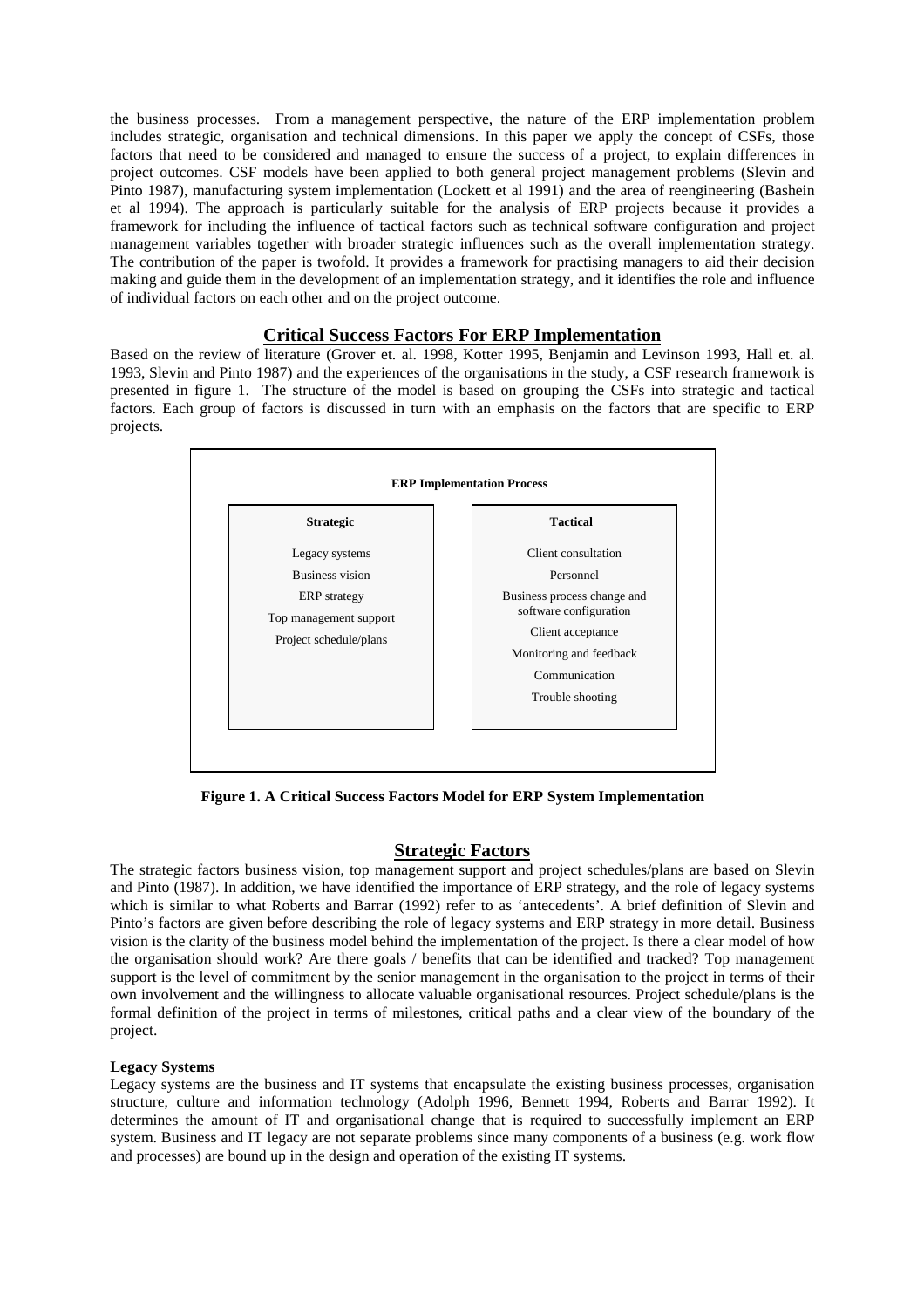#### **ERP Strategy**

The ERP strategy is concerned with the broad approach to the implementation process. For example, a skeleton version of the software package can be implemented initially, and extra functionality can then be added gradually once the system is operating and the users are familiar with it. A much more ambitious strategy is to implement a system that offers all the functionality that the organisation requires in a single effort. Independently of the level of functionality chosen, there are different approaches to linking with the existing system ranging from implementing one ERP module at a time and interfacing with the legacy system or going for a big bang approach. The single module approach can be done in parallel with the existing system or on its own. International projects add further complexity regarding the choice of country by country roll-out of the ERP system or parallel teams operating in different regions. It is clear that an organisation's propensity for change should influence the choice of ERP strategy. A further technical choice is whether to carry out bespoke development on the package software and how this will affect the organisation when upgrading the system in the future. The amount of bespoke development depends on whether an organisation is willing to change their business to fit the software, or whether they prefer to change the software to fit their business. However modifying the software to fit the business means that it is possible that the benefits from reengineering business processes will not be achieved. Once a decision has been made on the ERP strategy, issues surrounding how the project should be managed can be considered.

### **Tactical Factors**

Client consultation, personnel, client acceptance, monitoring and feedback and communication are based on Slevin and Pinto (1987). Client consultation is the involvement of the users in the design and implementation of business process that includes formal education and training. Client acceptance is the user acceptance of the system and represents 'buy-in' from the owners of the business processes. Monitoring and feedback is the exchange of information amongst members of the project team and the analysis of feedback from organisation users. Communication is the formal promotion and advertisement of the project's progress from the project management team to the rest of the organisation. Troubleshooting is ability to manage crises and deviations from the plan. The additional factor BPC and software configuration recognises the critical role of aligning business process to the ERP software in implementation. Although the standard project management factors are still important, they play a supporting role to the BPC and software configuration.

## **Business Process Change and Software Configuration**

Organisations need to understand their current business structure and business processes associated with the existing IT system, and relate their existing situation to the business processes contained within the ERP system (Osterle 1995). There are process modelling tools which help organisations to align business processes with the standard package. For example, the ERP vendor Intentia offers a tool that models business processes and automatically configures their software. This tool is referred to as the Movex Visual Enterprise (www.intentia.com). The tool has a repository of business processes that can be used as a reference when reengineering current processes and designing new ones. For every core and support process in their generic business process model there are several alternative processes relating to best practices in different types of operations and business environments. These processes can be modified, for example unwanted activities and sub-processes can be deleted online and others can be added from different reference processes. Therefore business processes can be customised to a certain extent without making bespoke changes to the code. This tool can be used at any stage after the initial implementation process to enable continuous business process improvement.

# **Discussion of the Critical Success Factors Model**

The legacy systems of the organisation need to be fully understood in order to provide the baseline from which the magnitude of change that the ERP project may bring can be anticipated. The existing situation within an organisation will determine the amount of change that is required and will therefore influence the choice of ERP implementation strategy. A clear business vision for the project is required to give the project direction and scope. Without this, implementation is likely to be lengthy, costly and the result misaligned with the organisation's overall strategic vision. The various ERP strategies that are available to the organisation need to be evaluated against the legacy systems and business vision for the project to ensure that an appropriate one is selected. The selection of an inappropriate ERP strategy can lead to implementation difficulties and potentially a failed project. The final factor of the strategic aspect of the framework, top management support, is required because implementing an ERP system demands creation of organisation wide commitment. Top management support should ensure: consensus throughout the BPC and software configuration phase of the project and ensure resources are available for continuous improvement after the main project has finished, the appropriation of people and resources to the project and the usage of the system post 'go live'. The importance of the CSFs for the tactical phase of the project is now explained.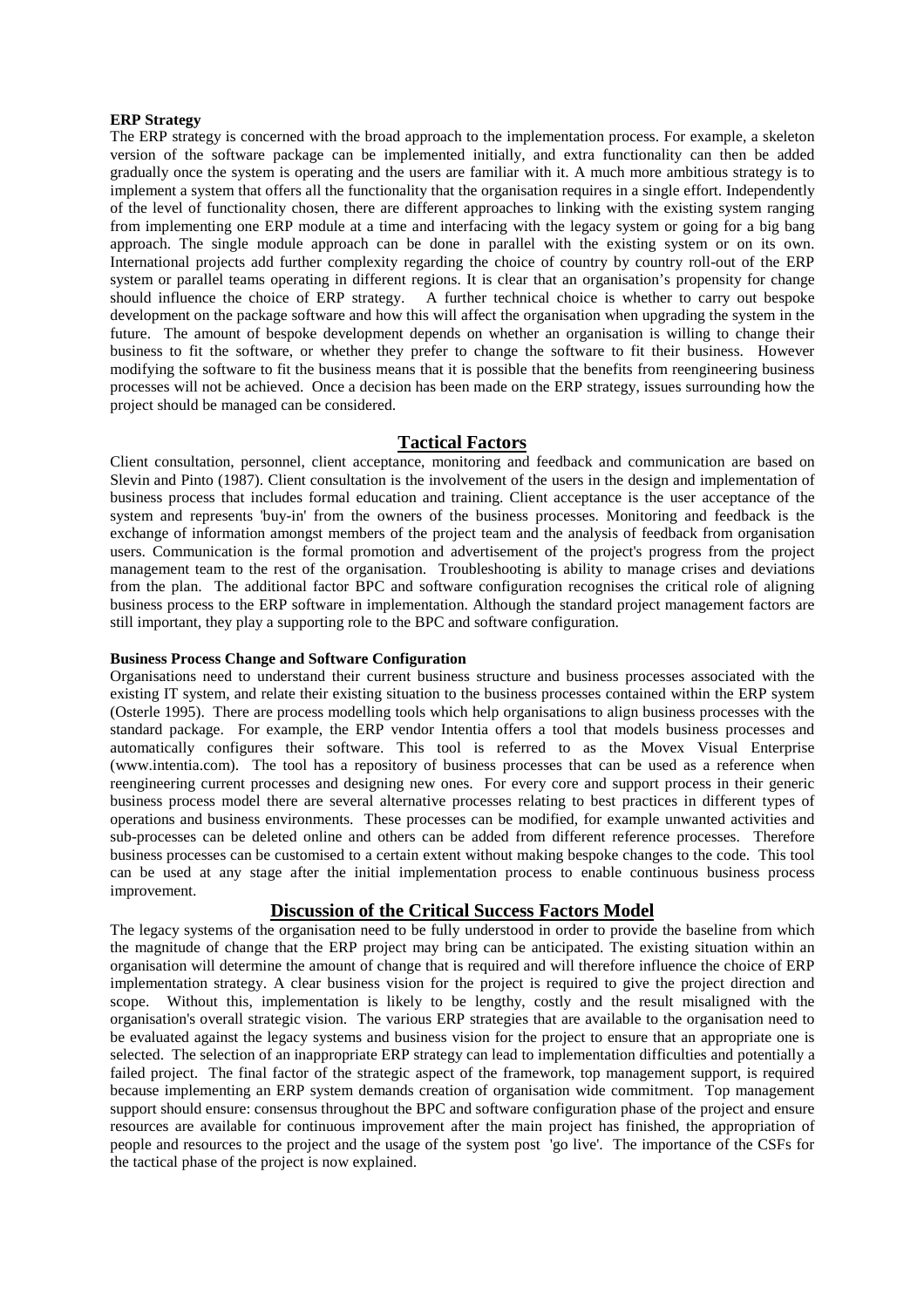The process of client consultation aims to generate 'buy in' to the project and system in order to ensure that it meets business needs and facilitate the client acceptance of the system later in the implementation process. Obtaining the right personnel for the project is important to ensure the technical and organisational aspects of the project run smoothly. Organisations need to secure technical experts in their chosen ERP package to configure the system and need to decide how they are going to manage the BPC / organisational change aspects of the implementation. This can be done using internal staff, external consultants and more usually, a mixture of both. A successful BPC and software configuration process makes a large contribution to the alignment of the ERP system and the organisation. If this process is not given enough attention then the system may take longer to implement, and the resulting misalignment may inhibit the use and acceptance of the system. The ERP project team must ensure that the client acceptance of the system is high. Several implementations have not managed this process and have found that this has required further attention post 'go live' in the form of costly re-training. Many users were still trying to use the ERP system in the same way that they used their old systems and this led to significant drops in business performance. Monitoring and feedback is essential to ensure that the project is progressing as planned in technical and organisational terms particularly given the mix of internal and external staff working on the project and the resulting relationships. Communication is required for similar reasons to the last factor. ERP projects require cross-functional teams who have different goals and for international projects different cultures and languages. A conscious effort to manage the communication between the project group and the wider user community is therefore essential to ensure commitment and identify problems quickly. Finally, trouble shooting must be performed continually throughout the project. Mistakes and potential problems need to be dealt with rapidly so that the project stays on target.

Obviously, all of these factors are important to ERP projects but the CSFs of legacy systems, ERP strategy, and BPC and software configuration are specific to ERP implementations and require special attention. The research method is described in the next section and two illustrative cases are analysed. The case analysis demonstrates the interaction of the strategic and tactical aspects of the CSFs framework and highlights the particular importance of legacy systems, ERP strategy and BPC and software configuration.

# **Research Method**

A series of case studies was conducted across a range of industries looking at companies implementing ERP software (Table 1). The names of the organisations involved have been anonymised but the case details are true in all other respects. Case study research to build theory (Eisenhardt 1989) was used to understand the implementation process of ERP systems in companies. Theoretical sampling was used to choose cases, with the intention of selecting companies that represented different industries and implementation strategies. Cases were added to the research sample until a clear pattern in terms of the general implementation model was reached. The framework for data collection (see Figure 1) gave a well-defined focus for the data collection method of semi-structured interviews. Questions were asked about the IT and business legacy of the company, the approach taken for implementing the ERP software and the outcome from the implementation. General background information on each of the companies was also obtained. The framework was revised as the theory developed through the iterative process of case study research. Data were collected by interviews with key company business and IT personnel including managers, users and consultants and through project documents and company literature such as annual reports and the internet. Interviews were held every six months during the ERP projects starting from the formation of the strategy through to the 'go live' and the period of bedding in the system in the organisations. The data were analysed within case and across cases to generate and refine theories. The next stage of the research is to develop quantitative measures in addition to the qualitative ones already used and to test the model on a much larger sample of organisations. To illustrate the model in practice, two case vignettes from the theoretical sample, Threads and StatCo, are presented in more detail.

| Company        | <b>Industry</b>               | <b>ERP</b> Project                |
|----------------|-------------------------------|-----------------------------------|
| <b>Threads</b> | Textile                       |                                   |
|                |                               | Global SAP System                 |
| Chemical       | Chemical                      | Global SAP System                 |
| Bell           | Manufacturing - Retail        | Global SAP System                 |
| <b>StatCo</b>  | <b>Office Supplies</b>        | European SAP System               |
| CompCo         | <b>Information Technology</b> | <b>National Masterpack System</b> |
| Pump           | Manufacturing - Industrial    | Global SAP System                 |
| PlasCo         | <b>Plastics</b>               | National Movex System             |
| PharmCo        | Pharmaceuticals               | Global SAP System                 |
|                |                               |                                   |

**Table 1. Case Sample**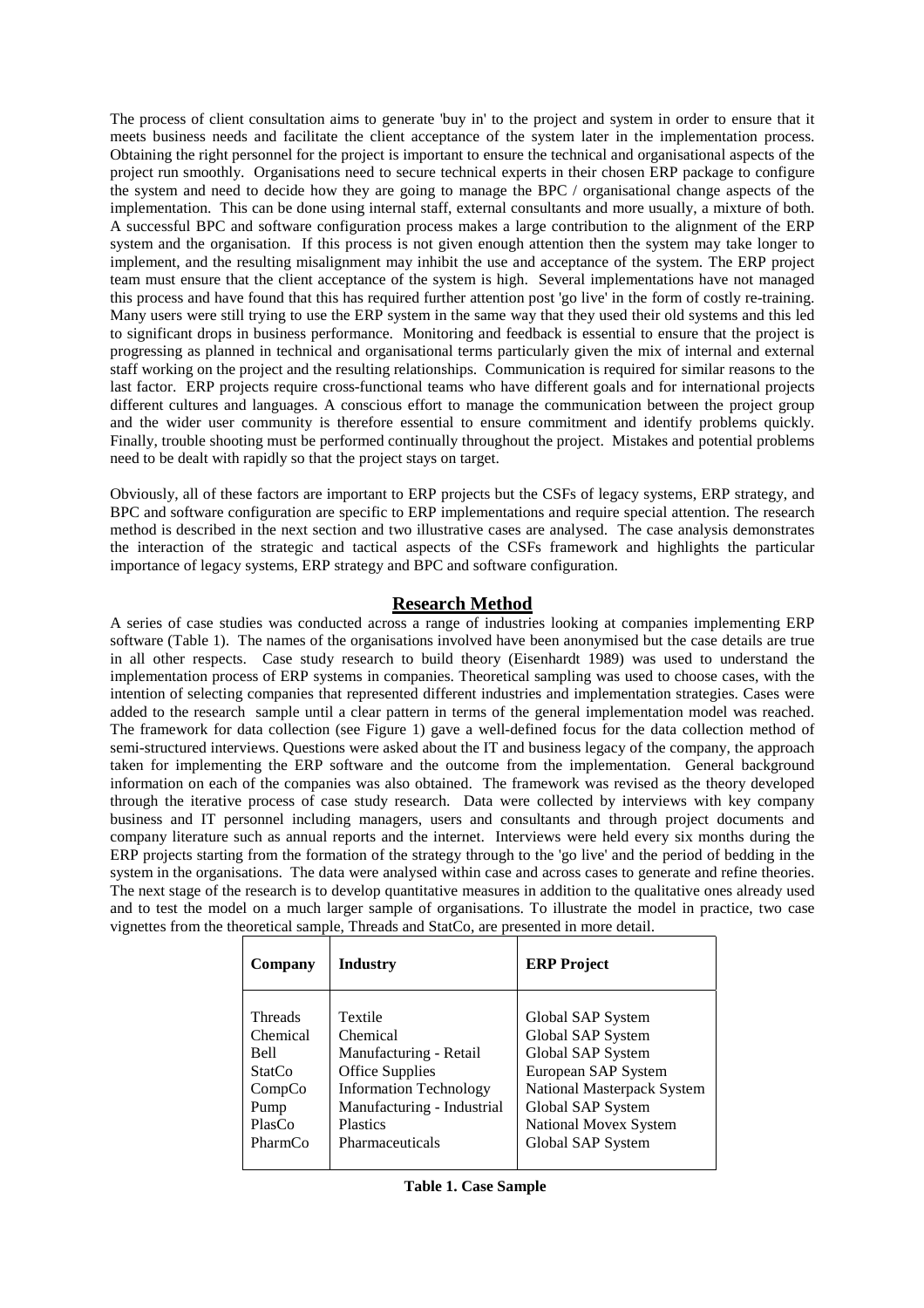# **Threads**

#### **Strategic Factors**

Threads is a global firm operating in the world textile market. Threads European *legacy systems* were fragmented. There were over 40 separate accounting systems in Europe for example. The information systems were a mixture of bespoke and heavily tailored packages that had year 2000 compliance problems and could not cope with the strategic vision of a pan-European organisation that would be much more customer-focused with integrated marketing systems across the different national manufacturing sites. Threads was geographically dispersed and the legacy systems did not allow a co-ordinated approach to the European Market. The senior management at Threads recognised this and developed a *business vision* which incorporated a new organisation structure in Europe based upon a pan-European business model. Links were to be forged between national sales units and the production and distribution sites across Europe. he strategic objectives were to improve the customer interface by linking sales and marketing with production and distribution systems across the whole of Europe. The financial target was to reduce overhead costs by at least 10%. The *ERP strategy* was to roll-out the SAP R/3 package over Europe country by country. The full functionality of the system was exploited immediately and the system was run in parallel with the existing systems. Threads aimed to implement a 90% common core of business processes for each country.

#### **Tactical Factors**

*Top management support* for the project was present at Threads. Board approval for the project enabled the secondment of top managers to the project. Furthermore, board pressure to reduce overhead costs in Europe gave the project a high profile within the company. At least two senior directors were actively involved in the day to day execution of the project. There was a clear p*roject schedule* that was divided into phases organised around the design of common business processes. However, the growth in the scale of the project (to include all parts of the business) and the geographic complexity of designing common systems across Europe has led to delays. Numerous workshops were held to facilitate *client consultation*. These workshops were used to examine business processes and involved approximately 150 staff from the businesses. The necessary *personnel* were also recruited. The project team included consultants, internal staff (top people from functional areas of business) and a change manager. The *BPC and software configuration* process of the project was highly managed by the team. Around 150 staff were involved in workshops to examine generic business processes. Thirty main business processes were identified then defined in detail. This provided the basis for configuring SAP. In isolated instances, some local systems were retained but the objective was still to achieve 90% commonality across all countries. *Client acceptance* was secured by involving users in the system testing process at pilot sites and requesting feedback. *Communication* and *monitoring and feedback* throughout the project were also high. Regular meetings were held by the senior project group and project directors involved in the day-to-day implementation. The change manager was responsible for ensuring that users were aware of the current state of the project and managing human resources issues. The high levels of communication throughout the project have facilitated the t*roubleshooting* aspect of the project although some problems were difficult to resolve such as differences in national business processes. Threads were faced with a high turnover of external consultants that has delayed the project. The Threads change manager and the external consultants also had different approaches to managing the change process. The consultants preferred a radical approach whereas the company preferred a more incremental process of chantge.

### **StatCo**

### **Strategic Factors**

StatCo is a European stationery supplier. StatCo's *legacy systems* were a function of its history of mergers and acquisitions. The business was therefore comprised of autonomous companies, each with their own IT system. These systems were not year 2000 compliant and were not capable of running an integrated business. There had been problems in the past when some of these autonomous companies had tried to integrate. The senior management of StatCo wanted to create one UK business and chose an ERP system to support this *business vision*. The *ERP strategy* was to provide each site with a system that matched or exceeded the functionality of its existing legacy system. When all of the sites were on the common platform they then aimed to implement the remaining functionality of SAP. StatCo chose not to carry out any bespoke development and staggered the implementation throughout the different European countries. The company did not run the old and new systems in parallel.

### **Tactical Factors**

The project had t*op management support*. The Managing director was actively involved in the project because it is viewed as the enabler of creating a single, integrated European organisation from a group of what were separate businesses. The *project schedule* is to implement SAP quickly across all sites to establish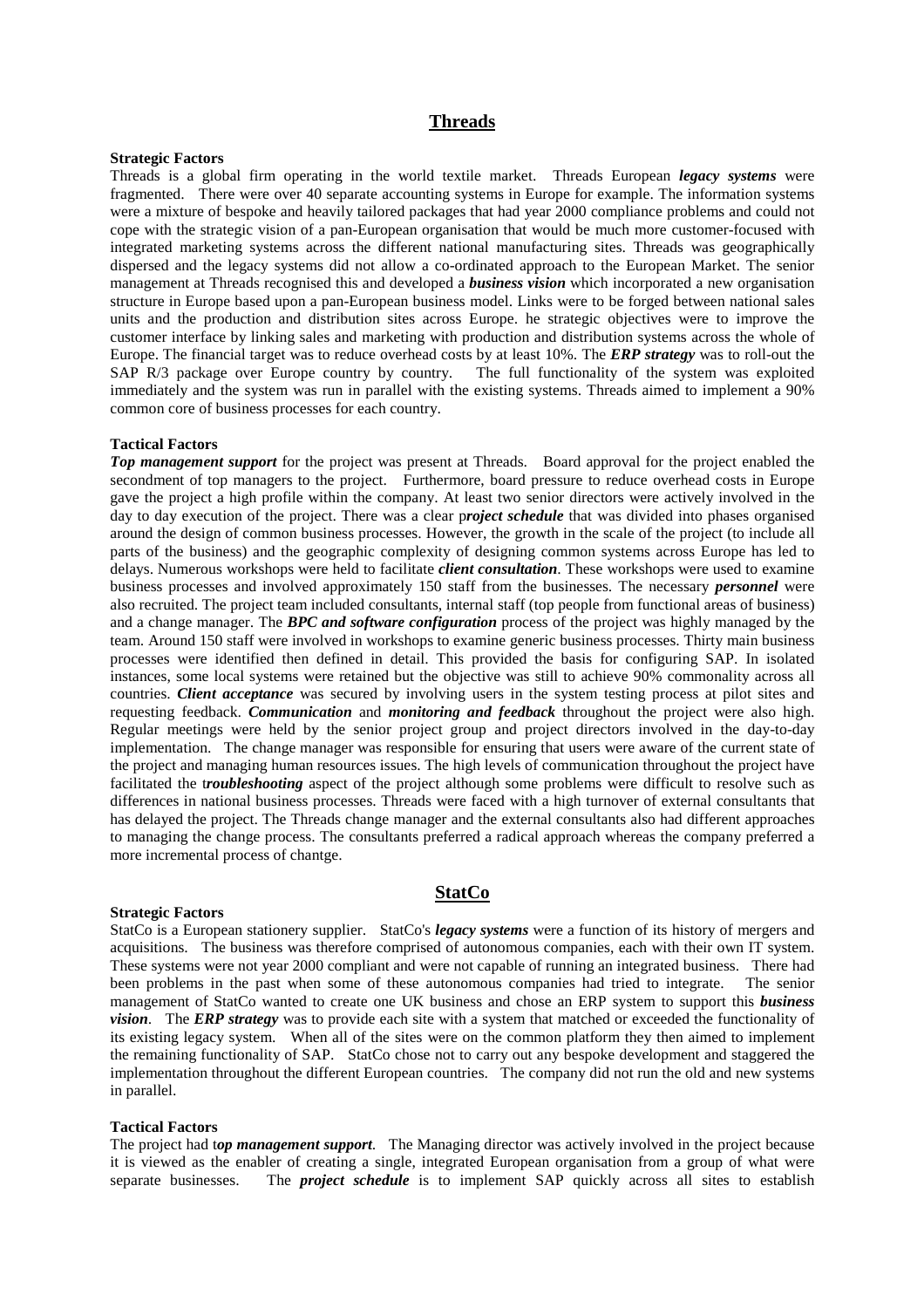commonality and then build up the functionality across the whole business. The methodology was fast-track SAP implementation where only the minimum of the ERP functionality was adopted. *Client consultation* was conducted with users via a project newsletter and 'business champions' at each site. The *personnel* for the project included managers taken out of the business to work full time on the project. The project team is cross functional and has a 'team charter' detailing the philosophy for the project. The *BPC and software configuration* activities were split between in-house staff and consultants. Technical expertise for software configuration was sought from experienced SAP consultants. Business expertise was sourced internally. The philosophy of the BPC was to align the business processes to the software and simplify business processes to eliminate redundant activities. *Client acceptance* was obtained through user testing trials and extensive training on system and new business processes. Training continued after 'go live' to maintain standards. The main forum of *communication* throughout the project was weekly meetings so that decisions could be made rapidly. Information was made available to users via a project newsletter. *Monitoring and feedback* mechanisms were incorporated into the communication and this identified issues relating to data quality, training and change management in the first implementation. The initial implementation problems informed the t*roubleshooting* process. Careful testing and trial runs of the system before the 'go live' date avoided additional potential problems.

## **Discussion of Threads and StatCo.**

Threads set a clear business vision to overcome extremely complex legacy systems but the implementation process has been very slow. The scope of the project was changed to include all parts of the business and this coupled with the geographic complexity of the organisation slowed the implementation process. The difficulties of implementation were exacerbated by the ERP strategy of attempting to implement the full functionality of SAP immediately on each new site. The combination of these factors meant that even with top management support and a clearly articulated business vision, the ERP implementation process was very slow and difficult. Tactically, the client consultation and user acceptance was exhaustive and the philosophy of the human resources director was to involve users at all stages in the BPC activities. This approach reflected the paternalistic culture of the firm and their non-adversarial approach to change. Although the implementation is viewed as a success overall, the time-scales have been much longer than was first anticipated and the associated implementation costs are much higher than the original estimates. Threads contrasts sharply with StatCo. The legacy of StatCo. was much simpler than Threads and although it is international, the actual business is simpler from an information management perspective. The lack of a dominant culture and accepted ways of working also meant that the managers in the separate business units were more open to change - the inertia from the legacy systems was much lower than in Threads. The ERP strategy was a fast-track implementation in which the minimum functionality was implemented across all the sites that will provide the basis for further development. The project schedules and plans were therefore simpler to manage and the testing of basic SAP systems was simpler than that which occurred in Textile where full-functionality systems were tested in parallel with the legacy systems.

### **Conclusions**

Enterprise resource planning systems link together an organisation's strategy, structure and business processes with the IT system. Although the technical risk from developing software is considerably reduced, risk during implementation is associated with aligning the processes with those of the software package and the corresponding change management and software configuration issues. The pervasive nature of the ERP platform means that it will form a critical infrastructure for many firms into the twenty first century. The analysis of the cases reveals that in addition to standard project management CSFs, there are also other factors that influence the implementation process. These are legacy systems, ERP strategy and BPC/software configuration. The comparative analysis of Threads and StatCo illustrates the interplay of the strategic and tactical factors, and the specific importance of the additional factors legacy systems, ERP strategy and BPC and software configuration and this is generally true for all of the cases. An organisation that intends to implement and ERP system needs to understand its legacy systems and this should influence the selection, in conjunction with the overall business vision for the project, of the ERP strategy. The ERP strategy is important because it affects the BPC and software configuration process. However, it should not be forgotten these ERP-specific factors need to be viewed in the context of the general CSFs of: business vision, top management support, project schedule, client consultation, personnel, client acceptance, monitoring and feedback, communication and troubleshooting.

ERP systems are now the most common IT strategy for all organisations, and this paper has presented a CSFs model that can aid management thinking in this difficult and complex problem. In addition to the identification of the role of legacy systems in the implementation of ERP systems, it has also been shown that there are different approaches to ERP strategy ranging from skeleton implementations to full functionality. There are also important differences in how organisations manage the gap between their legacy systems and the ERP business